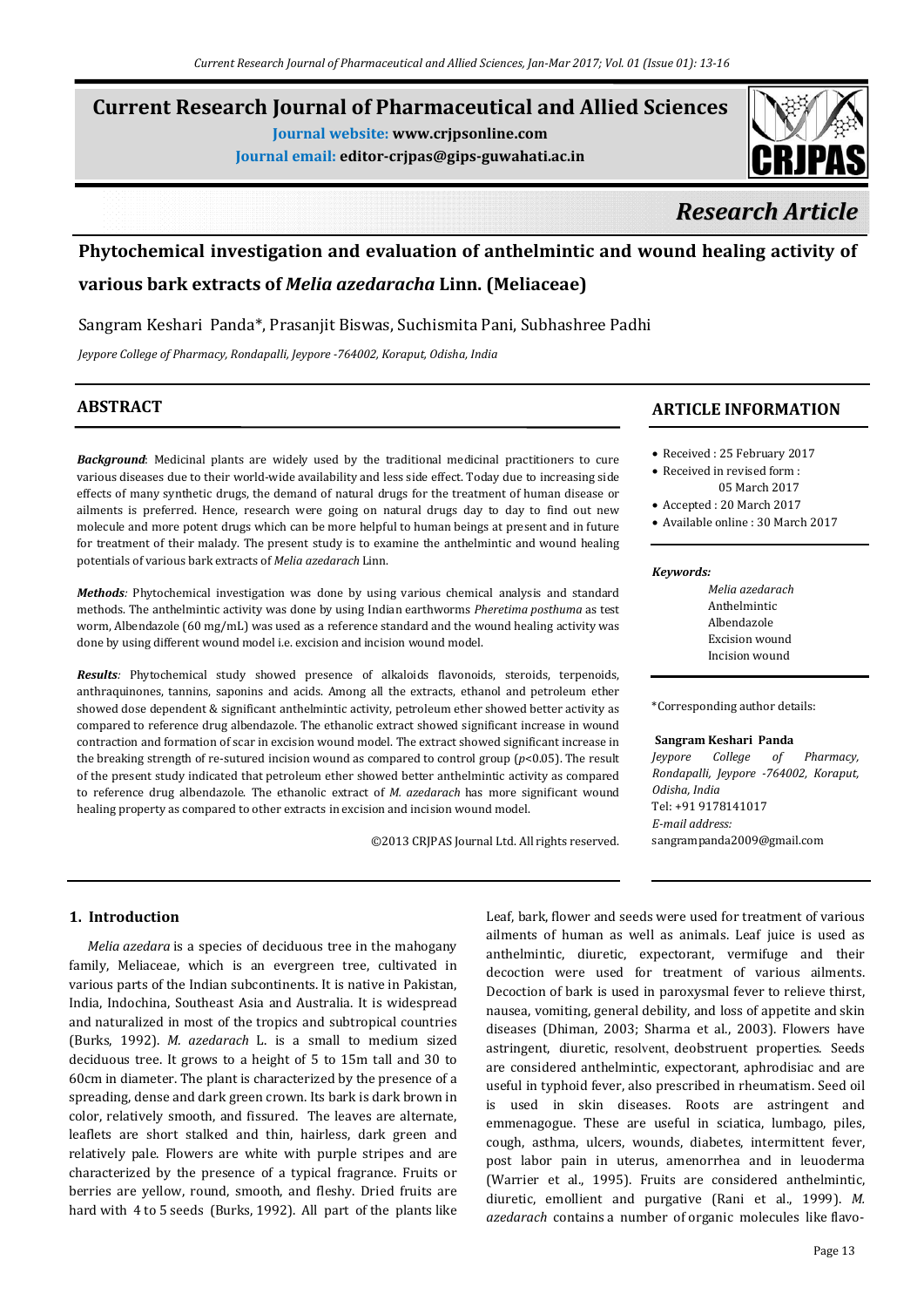-noids, terpenoids, steroids, acids and anthraquinones (Sen and Batra, 2012).

### **2. Materials and methods**

### *2*.*1. Collection and authentication of plant*

 The bark of *M. azedarach* were collected from the campus of Jeypore college of pharmacy, Jeypore, Koraput district.(India) in the month of September 2016. The plant was identified, confirmed and authenticated by Mr. Biju Patnaik Medicinal Plants Garden and Research Centre, Jeypore, Koraput (District), Orissa (Letter No. MJ/SS/P-427/16, dated 12.9.2016).

### *2.2. Preparation of extracts*

 After authentication, the collected plant parts and barks were separated from undesirable materials and washed thoroughly with sterile water several times. It was shade dried for one week and then dried in an oven to make it suitable for grinding. The coarse powder was successively extracted in Soxhlet apparatus with solvents such as petroleum ether, ethyl acetate, *n*-butanol and ethanol. A total amount of 650 g coarse powder was extracted with 1000 mL of solvent. 10 cycles were run to obtain thick slurry. Each slurry was then concentrated under reduced pressure to obtain the crude extract. The crude extracts were kept in closed air tight containers under cool and dark place for further study (Kokate et al., 2007; Trease and Evans, 1989).

### *2.3. Drugs and chemicals*

 Albendazole was procured as gift sample from Sri Pharmacare, Mumbai, India. The ethanol AR and ethyl acetate AR 60-80°C (Emsure® ACS) were procured from Merck Pvt. Ltd., Navi Mumbai, Maharashtra, India. *n*-butanol GR 80°C, petroleum ether AR 40-60°C, Loba Chemie Pvt. Ltd., Mumbai, India. All other chemicals reagents used in present work were procured from authorized dealer.

### *2.4. Animals*

 Wistar strain of albino rats weighing between 180-250g was used. They were housed in standard conditions of temperature (25±2°C), 12 hours light per day cycle, relative humidity of 45- 55% in animal house of Jeypore College of Pharmacy. They were fed with standard pellets of food and water. Animals were kept and all operation on animals was done in aseptic condition. All the studies conducted were approved by the Institutional Animal Ethical Committee (1906/PO/Re/S/16/CPCSEA), Jeypore College of pharmacy, Jeypore, Odisha according to prescribed guide-lines of the Committee for the Purpose of Control and Supervision of Experiments on Animals (CPCSEA), Government of India.

### *2.5. Preliminary phytochemical investigation*

 The crude ethanol extract of the bark of *M. azedarach* were subjected to preliminary phytochemical analysis in order to detect the presence of various groups of phytoconstituents by carrying out the standard procedure for chemical analysis (Harbone, 1973; Morton and Malon, 1972).

### *2.6. Anthemintic activity*

### *2.6.1. Worm collection and authentication*

 The anthelmintic activity was evaluated on adult Indian earthworm *Pheretima posthuma* due to its resemblance anatomically and physiologically with the intestinal round worm parasite of human being. Indian earthworms were obtained from vermiculture area and were identified by the V.D, College (Autonomous), Department of Zoology, Jeypore, Koraput, Odisha, India.

### *2.6.2. Preparation of Test sample*

 The test samples were prepared by dissolving and suspending 2.5 g of each extract in 25 mL of distilled water to obtain a stock solution of 100 mg/mL. From this stock solution, different dilutions were prepared to get concentration range of 50 and 100 mg/mL.

### *2.6.3. Anthelmintic Assay*

 The anthelmintic activity of bark extract of *M. azedarach* was evaluated on adult Indian earthworms by the reported methods with minor modification. The assay was performed on adult Indian earthworm *Pheretima posthuma* as its anatomical and physiological resemblance with the intestinal roundworm parasite of human beings and also easy availability earthworms have been used widely for the initial evaluation of anthelmintic activity. The *in vitro* anthelmintic activity was determined by releasing into 10 mL of desired formulation containing three different concentration, each of crude extract i.e. petroleum ether extract, ethyl acetate, *n*-butanol and ethanol extract (50 and 100 mg/mL in distilled water) were prepared. Albendazole (60 mg/mL) was used as reference standard while distilled water used as control and six worms (same type) were placed in it. Observations were made for the time taken to paralysis and/or death of individual worms. Paralysis was said to occur when the worms do not revive even in normal saline water. Death was concluded when the worms lose their motility followed with fading away of their body color or not moved when dipped in warm water at 50ºC (Mali et al., 2007; Ghosh et al., 2009; Vigar, 1984).

### *2.7. Wound healing activity*

### *2.7.1. Excision wound*

 For the excision wound study, animals were divided into 5 groups of six rats in each group. Group-I served as control and applied with Vaseline; Group-II, Group-III, Group-IV and Group-V were treated with ethanol, ethyl acetate, *n*-butanol and petroleum ether extracts respectively. An impression was made on the dorsal thoracic central region 5 mm away from the ears, by using a round seal of 2.5 cm diameter as described by Morton and Malone (Ehrlich and Hun, 1969). The skin of the impressed area was excised to the full thickness to obtained area of about 500 mm2 under light ether anaesthesia in aseptic condition. The animals were housed individually. The methanol extracts in simple ointment base (5% w/w) were applied on the wound once a day for 18 days starting from the day of wounding. The percentage wound closure was observed on 4th, 8th, 12th, 16th and 18th post wounding day. Epithelization time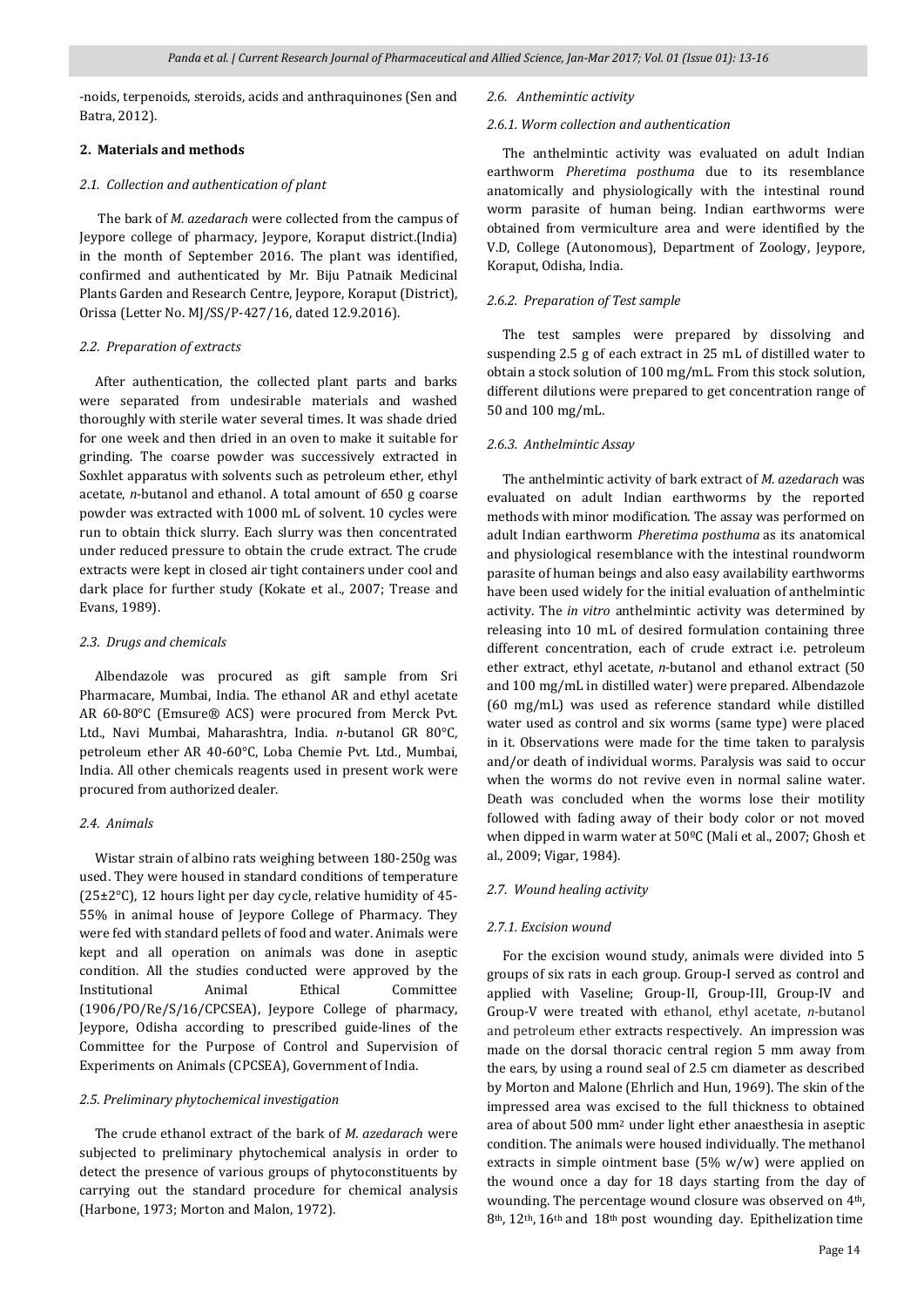(in days) and the size of scar area was noted.

### *2.7.2. Incision wound*

 Incision wound model was performed according to Ehrlich and Hunt (Lee, 1968). The animals were divided into 5 groups of six rats in each group, and kept in separate cage. Group-I served as control, received only 2% gum acacia suspension (1 mL/kg, p.o). Ethanol, ethyl acetate, *n*-butanol and petroleum ether extracts (250 mg/kg) were given orally once a day to group-II, III, IV and V respectively for 10 days. Under light ether anesthesia, the animals were secured to operation table in its natural position. Two paravertebral straight incisions of 6 cm each were made through the entire thickness of the skin, on either side of the vertebral column with help of sharp blade. Removal of the sutures was done on 8th post wounding day. Tensile strength was determined on both wounds by continuous constant water flow technique of Lee (1968).

### *2.8. Statistical analysis*

 Results are reported as Mean ± SEM. Statistical analysis was done using ANOVA (Tukey-Multiple Comparison Test). When probability '*p*' was less than 0.05 was considered as significant (Bolton, 2004).

### **3. Results and Discussion**

#### *3.1. Phytochemical Investigation*

 The preliminary phytochemical screening of the different solvent extracts of *M. azedarach* bark showed the presence of alkaloids, flavonoids, steroids, terpenoids, Anthraquinones, tannin, saponins and acids. The ethanol and *n*-butanol extract yielded all the phytochemicals, but anthraquinones and acid were absent in both petroleum ether and ethyl extract (Table 1).

### *3.2. Anthelmintic activity*

 The ethanol and petroleum ether extract of bark of *M. azedarach* showed significant anthelmintic activity at higher concentration (100 mg/mL). The extract showed a dose dependent activity like shortest time of paralysis and death with (100 mg/mL) concentration. The ethanol extract of *M. azedarach* bark caused paralysis in 23.18 min and death at 43.22 min while petroleum ether extract showed paralysis in 24.12 min and death at 53.14 min. As compared to the reference drug albendazole showed the same at 27.13 min and 57.23 min respectively which were shown in (Table 2).

|  |  | Table 1. Phytochemical screening of the different bark extracts of M. azedarach |  |  |  |
|--|--|---------------------------------------------------------------------------------|--|--|--|
|--|--|---------------------------------------------------------------------------------|--|--|--|

|                   | Phytochemicals |                 |          |            |                |         |          |       |
|-------------------|----------------|-----------------|----------|------------|----------------|---------|----------|-------|
| <b>Extracts</b>   | Alkaloids      | Flavonoids      | Steroids | Terpinoids | Anthraquinones | Tannins | Saponins | Acids |
| Ethanol           | $^{++}$        | $^{+++}$        | $^{++}$  | $^{+++}$   | $^{\rm + +}$   | $^{++}$ | $^{++}$  |       |
| Ethyl acetate     |                |                 |          | $^{++}$    |                |         |          |       |
| <i>n</i> -butanol |                |                 |          | $^{++}$    |                |         | $^{++}$  |       |
| Petroleum ether   |                | $^{\mathrm{+}}$ |          |            |                | $^{++}$ |          |       |
|                   |                |                 |          |            |                |         |          |       |

**Indications:** +++ High; ++ moderate; + poor; - absent

**Table 2**. Anthelmintic activity of *M. azedarach* bark extracts

| <b>Treatment vehicle</b>  | <b>Concentration</b>   | Time taken (in min) |                  |
|---------------------------|------------------------|---------------------|------------------|
|                           |                        | For paralysis       | For death        |
| Ethyl acetate extract     | $50$ mg/mL             | $37.11 \pm 26$      | $83.28 \pm 0.12$ |
|                           | $100 \,\mathrm{mg/mL}$ | $33.16 \pm 0.30$    | $73.16 \pm 0.17$ |
| Ethanol extract           | $50 \text{ mg/mL}$     | $26.14 \pm 0.40$    | $55.28 \pm 0.14$ |
|                           | $100$ mg/mL            | $23.18 \pm 0.16$    | $43.22 \pm 0.80$ |
| <i>n</i> -butanol extract | $50 \text{ mg/mL}$     | $31.14 \pm 0.04$    | $77.23 \pm 17$   |
|                           | $100 \,\mathrm{mg/mL}$ | $28.11 \pm 0.22$    | $68.16 \pm 0.06$ |
| Petroleum ether           | $50 \text{ mg/mL}$     | $24.12 \pm 0.18$    | $53.14 \pm 0.23$ |
| extract                   | $100$ mg/mL            | $21.07 \pm 0.33$    | $42.33 \pm 0.06$ |
| Albendazole               | $60 \text{ mg/mL}$     | $27.13 \pm 0.24$    | $57.23 \pm 0.11$ |
| Control Vehicle<br>-----  |                        |                     |                  |

*Values are mean ± SEM (n═6)*

**Table 3.** Effect of bark extracts of *M. azedarach* on the breaking strength in incision wound

| Sl no. | Group             | <b>Breaking strength</b> |
|--------|-------------------|--------------------------|
|        | Control           | $273.12 \pm 21.09$       |
|        | petroleum ether   | $327.26 \pm 14.23$       |
|        | ethyl acetate     | $347.33 \pm 13.43$       |
|        | <i>n</i> -butanol | $351.12 \pm 141.21$      |
|        | ethanol           | 438.76±18.27*            |
|        |                   |                          |

Values are mean  $\pm$  S.E.M (n=6)\* p<0.05 vs control

### **3. Results and Discussion**

### *3.1. Phytochemical Investigation*

 The preliminary phytochemical screening of the different solvent extracts of *M. azedarach* bark showed the presence of alkaloids, flavonoids, steroids, terpenoids, Anthraquinones, tannin, saponins and acids. The ethanol and *n*-butanol extract yielded all the phytochemicals, but anthraquinones and acid were absent in both petroleum ether and ethyl extract (Table 1).

### *3.2. Anthelmintic activity*

 The ethanol and petroleum ether extract of bark of *M. azedarach* showed significant anthelmintic activity at higher concentration (100 mg/mL). The extract showed a dose dependent activity like shortest time of paralysis and death with (100 mg/mL) concentration. The ethanol extract of *M. azedarach* bark caused paralysis in 23.18 min and death at 43.22 min while petroleum ether extract showed paralysis in 24.12 min and death at 53.14 min. As compared to the reference drug albendazole showed the same at 27.13 min and 57.23 min respectively which were shown in (Table 2).